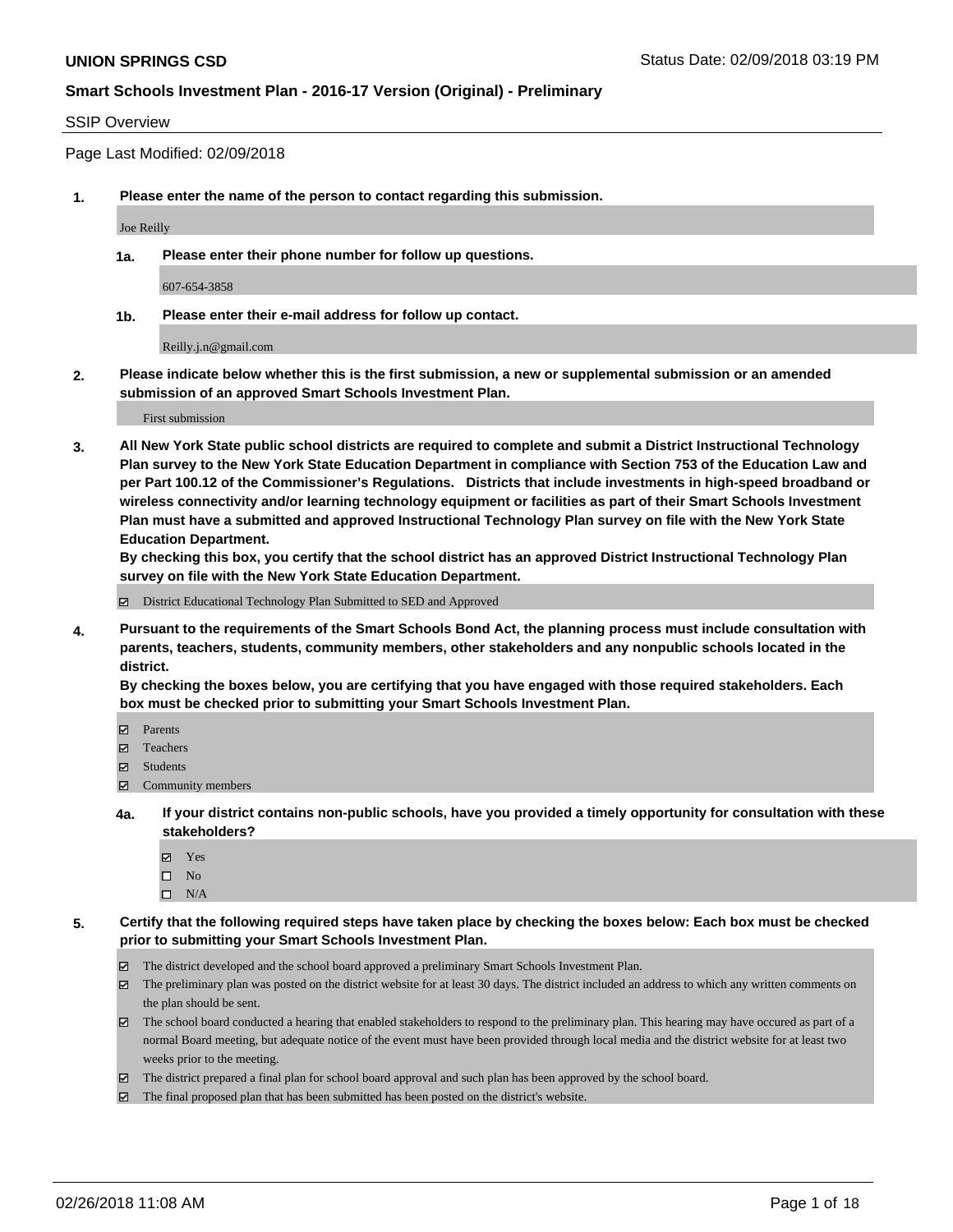#### SSIP Overview

Page Last Modified: 02/09/2018

**5a. Please upload the proposed Smart Schools Investment Plan (SSIP) that was posted on the district's website, along with any supporting materials. Note that this should be different than your recently submitted Educational Technology Survey. The Final SSIP, as approved by the School Board, should also be posted on the website and remain there during the course of the projects contained therein.**

Union Springs BOE Presentation.pdf

**5b. Enter the webpage address where the final Smart Schools Investment Plan is posted. The Plan should remain posted for the life of the included projects.**

http://www.unionspringscsd.org/districtpage.cfm?pageid=685

**6. Please enter an estimate of the total number of students and staff that will benefit from this Smart Schools Investment Plan based on the cumulative projects submitted to date.**

458

**7. An LEA/School District may partner with one or more other LEA/School Districts to form a consortium to pool Smart Schools Bond Act funds for a project that meets all other Smart School Bond Act requirements. Each school district participating in the consortium will need to file an approved Smart Schools Investment Plan for the project and submit a signed Memorandum of Understanding that sets forth the details of the consortium including the roles of each respective district.**

 $\Box$  The district plans to participate in a consortium to partner with other school district(s) to implement a Smart Schools project.

**8. Please enter the name and 6-digit SED Code for each LEA/School District participating in the Consortium.**

| <b>Partner LEA/District</b> | <b>ISED BEDS Code</b> |
|-----------------------------|-----------------------|
| (No Response)               | (No Response)         |

#### **9. Please upload a signed Memorandum of Understanding with all of the participating Consortium partners.**

(No Response)

**10. Your district's Smart Schools Bond Act Allocation is:**

\$822,347

**11.** Enter the budget sub-allocations by category that you are submitting for approval at this time. If you are not budgeting SSBA funds for a category, please enter 0 (zero.) If the value entered is \$0, you will not be required to complete that survey question.

|                                       | Sub-<br>Allocations |
|---------------------------------------|---------------------|
| <b>School Connectivity</b>            | 249,912             |
| Connectivity Projects for Communities | $\overline{0}$      |
| Classroom Technology                  | 174,202             |
| Pre-Kindergarten Classrooms           | $\overline{0}$      |
| Replace Transportable Classrooms      | 0                   |
| <b>High-Tech Security Features</b>    | 102,238             |
| Totals:                               | 526,352             |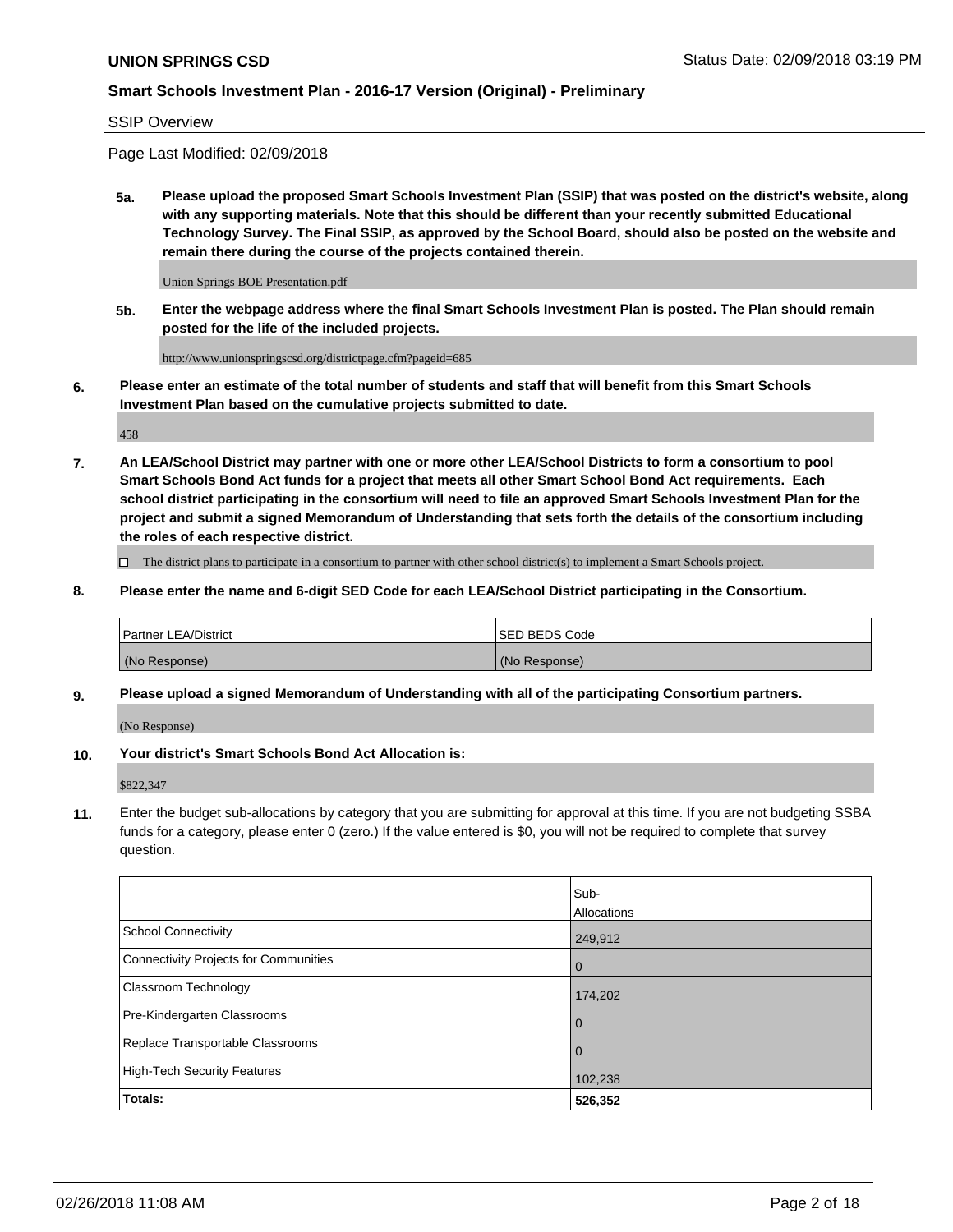### School Connectivity

Page Last Modified: 02/09/2018

- **1. In order for students and faculty to receive the maximum benefit from the technology made available under the Smart Schools Bond Act, their school buildings must possess sufficient connectivity infrastructure to ensure that devices can be used during the school day. Smart Schools Investment Plans must demonstrate that:**
	- **• sufficient infrastructure that meets the Federal Communications Commission's 100 Mbps per 1,000 students standard currently exists in the buildings where new devices will be deployed, or**
	- **• is a planned use of a portion of Smart Schools Bond Act funds, or**
	- **• is under development through another funding source.**

**Smart Schools Bond Act funds used for technology infrastructure or classroom technology investments must increase the number of school buildings that meet or exceed the minimum speed standard of 100 Mbps per 1,000 students and staff within 12 months. This standard may be met on either a contracted 24/7 firm service or a "burstable" capability. If the standard is met under the burstable criteria, it must be:**

**1. Specifically codified in a service contract with a provider, and**

**2. Guaranteed to be available to all students and devices as needed, particularly during periods of high demand, such as computer-based testing (CBT) periods.**

### **Please describe how your district already meets or is planning to meet this standard within 12 months of plan submission.**

Union Springs Central School currently receives Internet connectivity through the Onondaga Cortland Madison Regional Information Center. Their buildings are connected via fiber and they have a capacity for 1 gigabit of throughput. This exceeds the requirement from the calculator below.

- **1a. If a district believes that it will be impossible to meet this standard within 12 months, it may apply for a waiver of this requirement, as described on the Smart Schools website. The waiver must be filed and approved by SED prior to submitting this survey.**
	- By checking this box, you are certifying that the school district has an approved waiver of this requirement on file with the New York State Education Department.
- **2.** Connectivity Speed Calculator **(Required)**

|                         | Number of<br>Students | Multiply by<br>100 Kbps | Divide by 1000   Current Speed<br>to Convert to<br>Required | lin Mb | Expected<br>Speed to be<br>Attained Within Required | <b>Expected Date</b><br>When |
|-------------------------|-----------------------|-------------------------|-------------------------------------------------------------|--------|-----------------------------------------------------|------------------------------|
|                         |                       |                         | Speed in Mb                                                 |        | 12 Months                                           | Speed Will be<br><b>Met</b>  |
| <b>Calculated Speed</b> | 428                   | 42.800                  | 42.8                                                        | 1000   | 1000                                                | (No<br>Response)             |

### **3. Describe how you intend to use Smart Schools Bond Act funds for high-speed broadband and/or wireless connectivity projects in school buildings.**

 The Union Springs Central School District wishes to expand the availability of traditional computer stations and the use of personal devices for the students at A.J. Smith Elementary School. The district is consolidating elementary buildings to provide better services and expand student opportunities.

The primary function of this application is to provide the infrastructure that this building will require for this program.

The district has worked with Onondaga Cortland Madison Regional Information Services to identify the optimal services for this building. Their goal is an "always on" system. Students can work with any device, in any location, at any time.

The district has identified appropriate locations for wireless access points as well as traditional, hard wired equipment locations..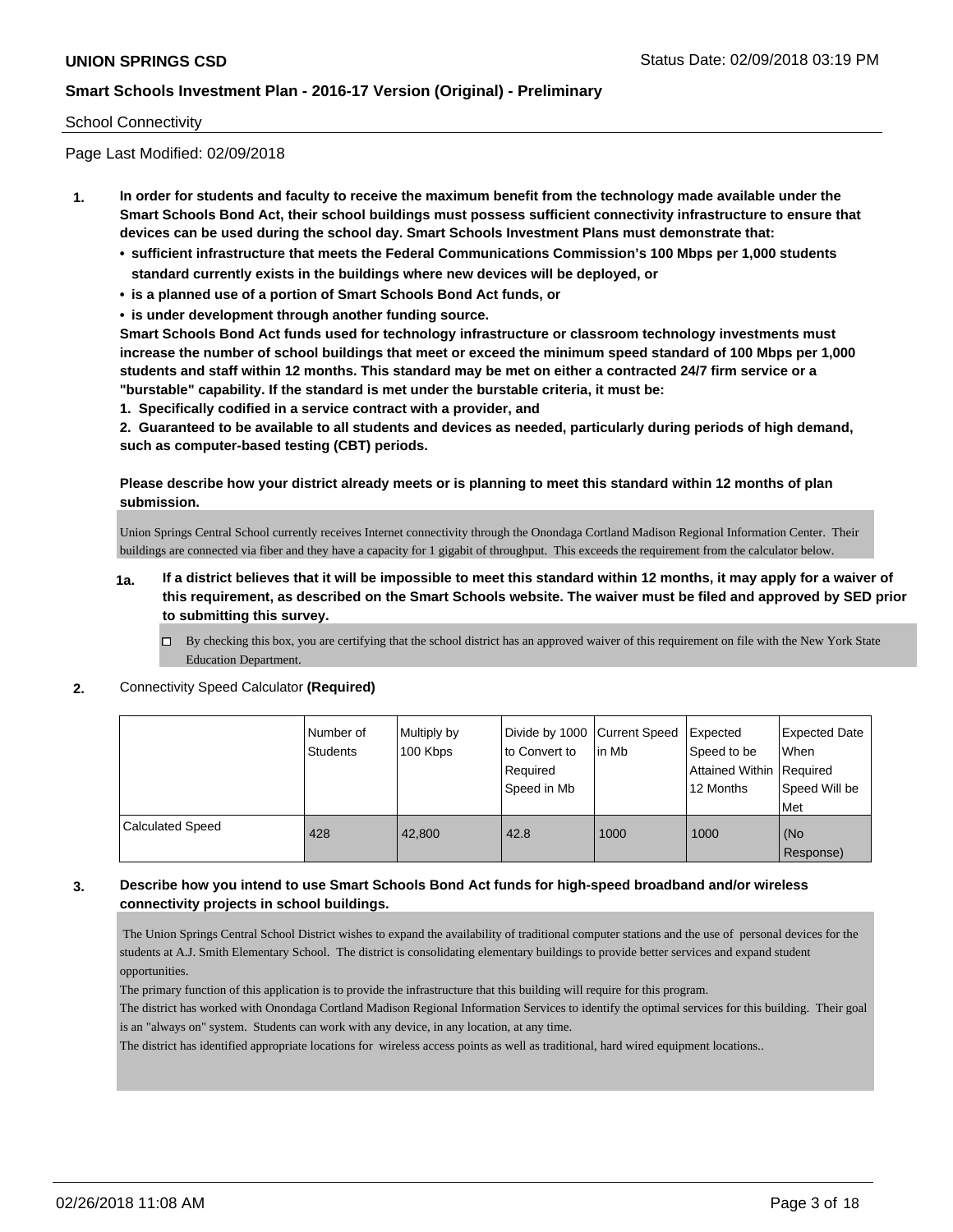### School Connectivity

Page Last Modified: 02/09/2018

**4. Describe the linkage between the district's District Instructional Technology Plan and the proposed projects. (There should be a link between your response to this question and your response to Question 1 in Part E. Curriculum and Instruction "What are the district's plans to use digital connectivity and technology to improve teaching and learning?)**

Union Springs Central Schools is in a rural part of New York State. Opportunities for diversified programs is somewhat limited. The teachers hope to use digital technology through personal and district devices to expand the offerings to the students. Students will be able to participate in Google Hang Outs with other students or instructors throughout New York or any where else for new collaborations. The students will be able to access online resources, and presentations that are appropriate to their individual instructional programs.

With the expansion of the wired and the wireless network, students will not be limited by capacity or location to learning.

**5. If the district wishes to have students and staff access the Internet from wireless devices within the school building, or in close proximity to it, it must first ensure that it has a robust Wi-Fi network in place that has sufficient bandwidth to meet user demand.**

#### **Please describe how you have quantified this demand and how you plan to meet this demand.**

During the spring of the 2015-2016 school year, district officials, King & King Architects, and IBC Engineering consulted with Onondaga Cortland Madison RIC personnel to review the plans for construction at A. J. Smith Elementary. Reviewing projected maximum class sizes, building structure, and device requirements, this plan was developed.

The district has had adequate band width at A. J. Smith, now they will have the switches, wired computer drops, and wireless access points to deliver the service.

**6. As indicated on Page 5 of the guidance, the Office of Facilities Planning will have to conduct a preliminary review of all capital projects, including connectivity projects.**

**Please indicate on a separate row each project number given to you by the Office of Facilities Planning.**

| Project Number        |  |
|-----------------------|--|
| 05-19-01-04-0-006-012 |  |

**7. Certain high-tech security and connectivity infrastructure projects may be eligible for an expedited review process as determined by the Office of Facilities Planning.**

**Was your project deemed eligible for streamlined review?** No

**8. Include the name and license number of the architect or engineer of record.**

| Name           | License Number |
|----------------|----------------|
| Jason Benedict | 312111         |

**9.** If you are submitting an allocation for **School Connectivity** complete this table.

**Note that the calculated Total at the bottom of the table must equal the Total allocation for this category that you entered in the SSIP Overview overall budget.** 

|                                            | lSub-      |
|--------------------------------------------|------------|
|                                            | Allocation |
| Network/Access Costs                       | 34,046     |
| <b>Outside Plant Costs</b>                 | $\Omega$   |
| School Internal Connections and Components | 215,866    |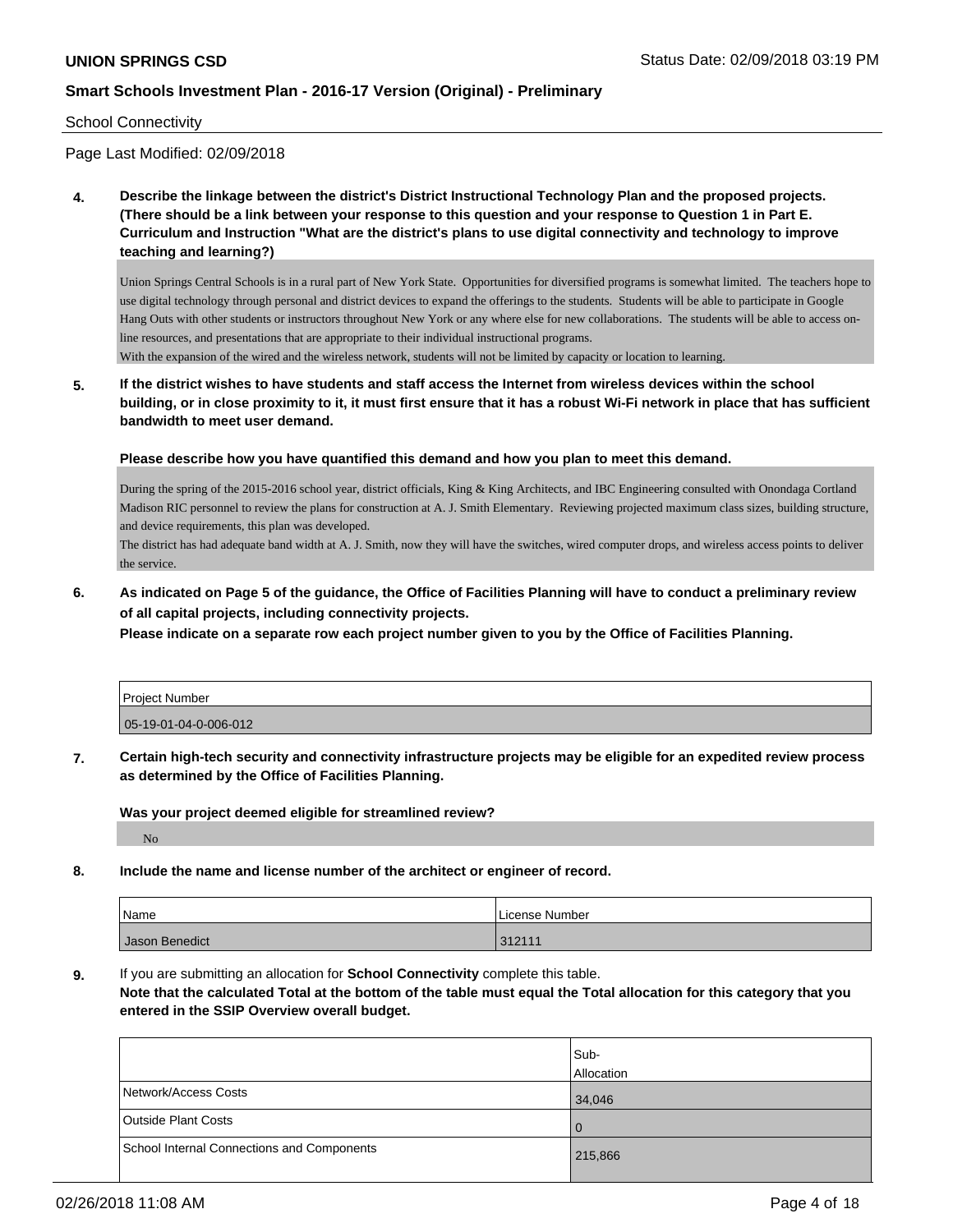### School Connectivity

Page Last Modified: 02/09/2018

|                       | Sub-<br>Allocation |
|-----------------------|--------------------|
| Professional Services |                    |
| Testing               |                    |
| Other Upfront Costs   |                    |
| Other Costs           | 0                  |
| Totals:               | 249,912            |

**10. Please detail the type, quantity, per unit cost and total cost of the eligible items under each sub-category. This is especially important for any expenditures listed under the "Other" category. All expenditures must be eligible for tax-exempt financing to be reimbursed through the SSBA. Sufficient detail must be provided so that we can verify this is the case. If you have any questions, please contact us directly through smartschools@nysed.gov. NOTE: Wireless Access Points should be included in this category, not under Classroom Educational Technology, except those that will be loaned/purchased for nonpublic schools. Add rows under each sub-category for additional items, as needed.**

| Select the allowable expenditure | Item to be purchased                  | Quantity       | Cost per Item | <b>Total Cost</b> |
|----------------------------------|---------------------------------------|----------------|---------------|-------------------|
| type.                            |                                       |                |               |                   |
| Repeat to add another item under |                                       |                |               |                   |
| each type.                       |                                       |                |               |                   |
| Network/Access Costs             | WS-C2960X-48FPD-L                     |                | 3,718         | 3,718             |
| Network/Access Costs             | WS-C2960X-48FPS-L                     | $\overline{7}$ | 3,067         | 21,469            |
| <b>Connections/Components</b>    | C2960X-Stack                          | 8              | 556           | 4,448             |
| <b>Connections/Components</b>    | Cable drops                           | 362            | 435           | 157,470           |
| <b>Connections/Components</b>    | Meraki MR34-HW Access points          | 45             | 700           | 31,500            |
| <b>Connections/Components</b>    | <b>Fiber Backbone Wiring</b>          |                | 7,500         | 7,500             |
| Network/Access Costs             | 7 ft. component rack                  | 2              | 361           | 722               |
| Network/Access Costs             | 7 ft Server cabinet                   |                | 1,025         | 1,025             |
| Network/Access Costs             | 5000 VA UPS                           | 2              | 3,556         | 7,112             |
| <b>Connections/Components</b>    | <b>UTP Patch Panels</b>               | 353            | 16            | 5,648             |
| <b>Connections/Components</b>    | Installation of Promethean ActivBoard | 31             | 300           | 9,300             |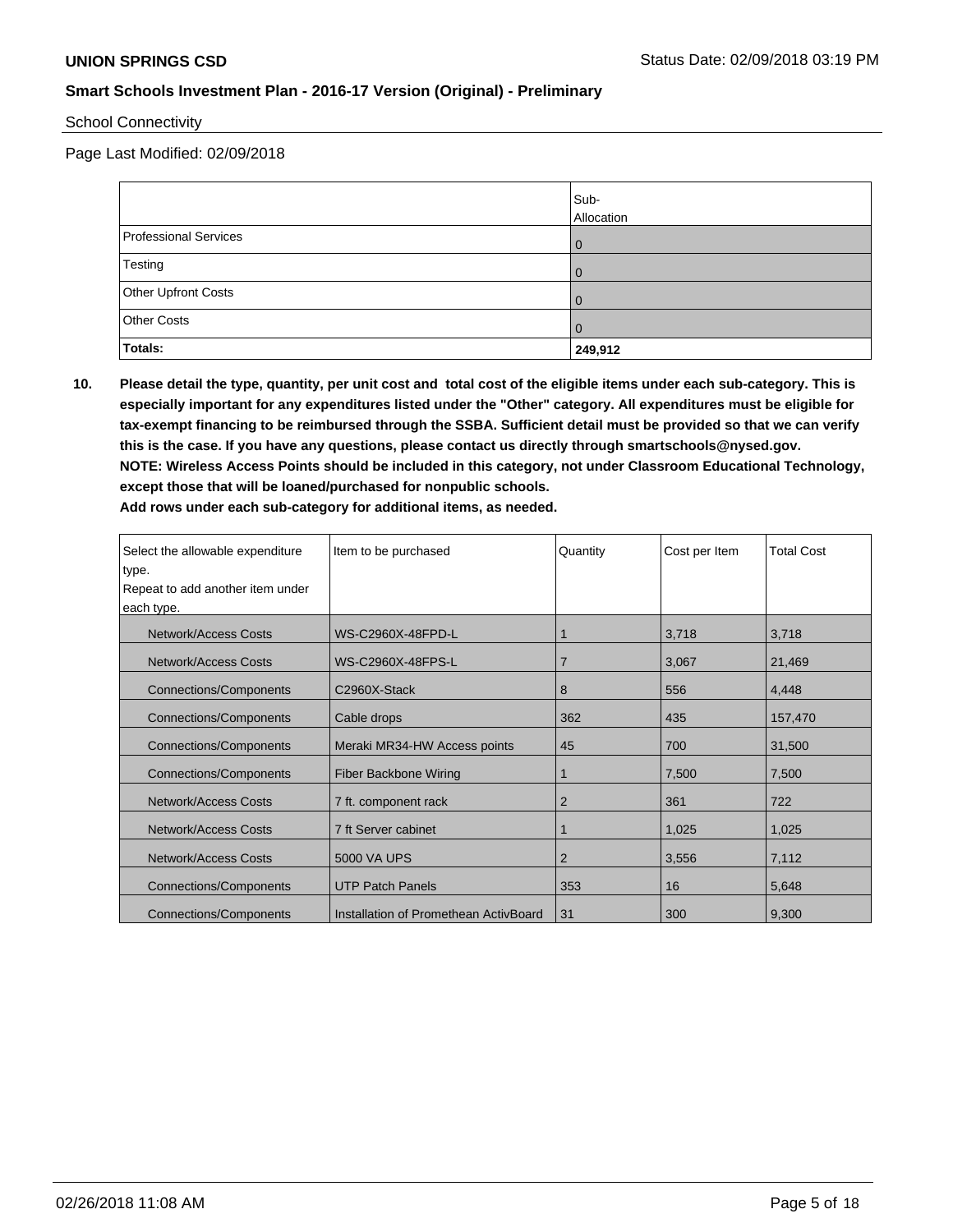Community Connectivity (Broadband and Wireless)

Page Last Modified: 01/16/2018

**1. Describe how you intend to use Smart Schools Bond Act funds for high-speed broadband and/or wireless connectivity projects in the community.**

(No Response)

**2. Please describe how the proposed project(s) will promote student achievement and increase student and/or staff access to the Internet in a manner that enhances student learning and/or instruction outside of the school day and/or school building.**

(No Response)

**3. Community connectivity projects must comply with all the necessary local building codes and regulations (building and related permits are not required prior to plan submission).**

 $\Box$  I certify that we will comply with all the necessary local building codes and regulations.

**4. Please describe the physical location of the proposed investment.**

(No Response)

**5. Please provide the initial list of partners participating in the Community Connectivity Broadband Project, along with their Federal Tax Identification (Employer Identification) number.**

| <b>Project Partners</b> | Federal ID#   |
|-------------------------|---------------|
| (No Response)           | (No Response) |

**6.** If you are submitting an allocation for **Community Connectivity**, complete this table. **Note that the calculated Total at the bottom of the table must equal the Total allocation for this category that you entered in the SSIP Overview overall budget.**

|                                    | Sub-Allocation |
|------------------------------------|----------------|
| Network/Access Costs               | (No Response)  |
| Outside Plant Costs                | (No Response)  |
| <b>Tower Costs</b>                 | (No Response)  |
| <b>Customer Premises Equipment</b> | (No Response)  |
| <b>Professional Services</b>       | (No Response)  |
| Testing                            | (No Response)  |
| <b>Other Upfront Costs</b>         | (No Response)  |
| <b>Other Costs</b>                 | (No Response)  |
| Totals:                            | 0              |

**7. Please detail the type, quantity, per unit cost and total cost of the eligible items under each sub-category. This is especially important for any expenditures listed under the "Other" category. All expenditures must be capital-bond eligible to be reimbursed through the SSBA. If you have any questions, please contact us directly through smartschools@nysed.gov.**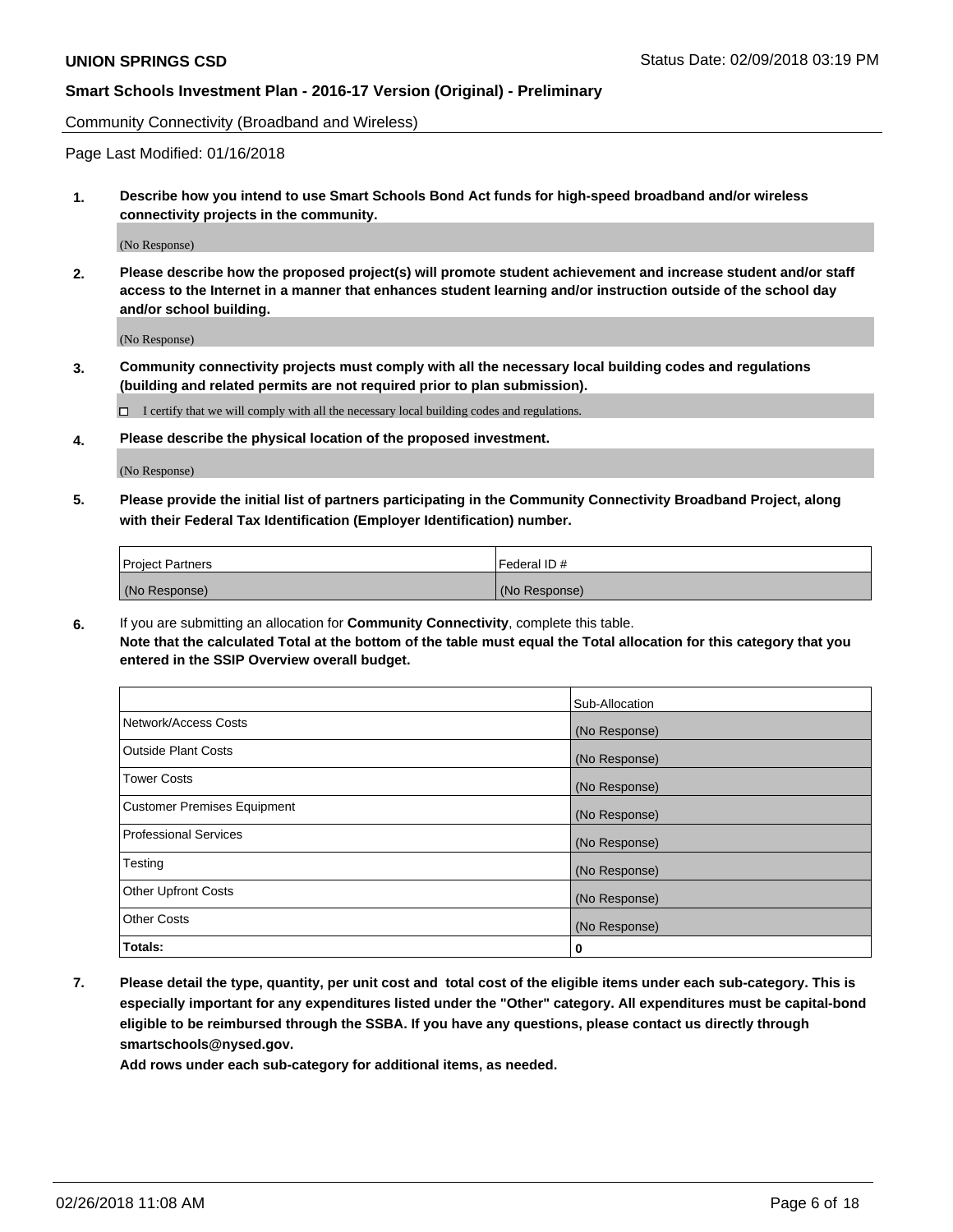Community Connectivity (Broadband and Wireless)

Page Last Modified: 01/16/2018

| Select the allowable expenditure<br>type.<br>Repeat to add another item under | Item to be purchased | Quantity      | Cost per Item | <b>Total Cost</b> |  |
|-------------------------------------------------------------------------------|----------------------|---------------|---------------|-------------------|--|
| each type.                                                                    |                      |               |               |                   |  |
| (No Response)                                                                 | (No Response)        | (No Response) | (No Response) | (No Response)     |  |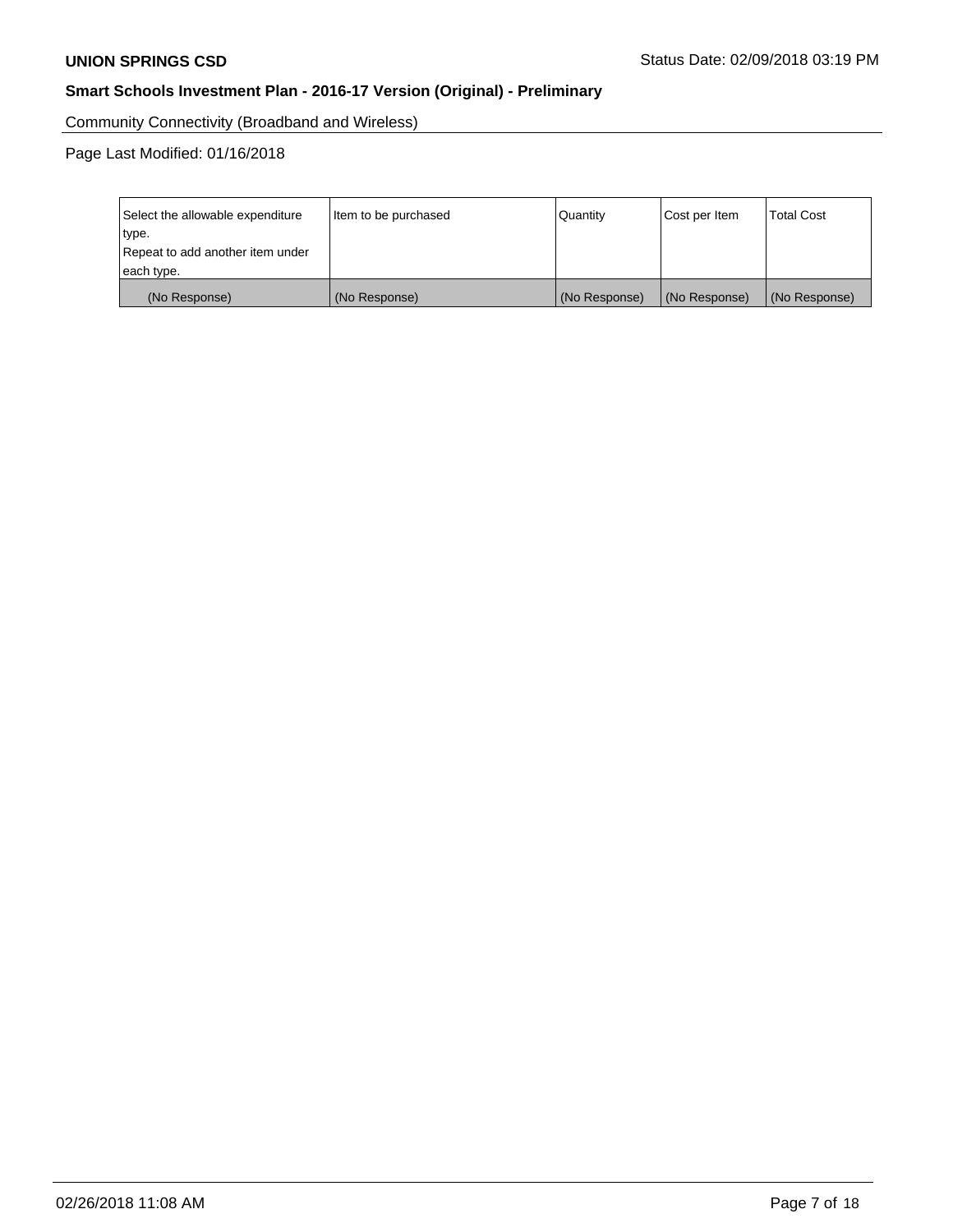### Classroom Learning Technology

Page Last Modified: 02/09/2018

**1. In order for students and faculty to receive the maximum benefit from the technology made available under the Smart Schools Bond Act, their school buildings must possess sufficient connectivity infrastructure to ensure that devices can be used during the school day. Smart Schools Investment Plans must demonstrate that sufficient infrastructure that meets the Federal Communications Commission's 100 Mbps per 1,000 students standard currently exists in the buildings where new devices will be deployed, or is a planned use of a portion of Smart Schools Bond Act funds, or is under development through another funding source.**

**Smart Schools Bond Act funds used for technology infrastructure or classroom technology investments must increase the number of school buildings that meet or exceed the minimum speed standard of 100 Mbps per 1,000 students and staff within 12 months. This standard may be met on either a contracted 24/7 firm service or a "burstable" capability. If the standard is met under the burstable criteria, it must be:**

**1. Specifically codified in a service contract with a provider, and**

**2. Guaranteed to be available to all students and devices as needed, particularly during periods of high demand, such as computer-based testing (CBT) periods.**

**Please describe how your district already meets or is planning to meet this standard within 12 months of plan submission.**

Union Springs Central School currently has appropriate band width for the students at A.J. Smith Elementary School that is the primary focus of this application.

The building has 1 gigabit internet service provided through the Onondaga Cortland Madison Regional Information Center. As a component of the School Connectivity portion of this application, the district will be upgrading all the switches in this building AND installing new wireless access points with the funds requested in this grant. At the conclusion of this project, ALL classrooms and public areas will have adequate capacity for a "one-to-one" project or a "bring your own device initiative"

### **1a. If a district believes that it will be impossible to meet this standard within 12 months, it may apply for a waiver of this requirement, as described on the Smart Schools website. The waiver must be filed and approved by SED prior to submitting this survey.**

By checking this box, you are certifying that the school district has an approved waiver of this requirement on file with the New York State Education Department.

#### **2.** Connectivity Speed Calculator **(Required)**

|                         | Number of<br>Students | Multiply by<br>100 Kbps | Divide by 1000 Current Speed<br>to Convert to<br>Required<br>Speed in Mb | lin Mb | Expected<br>Speed to be<br>Attained Within   Required<br>12 Months | <b>Expected Date</b><br>When<br>Speed Will be<br>l Met |
|-------------------------|-----------------------|-------------------------|--------------------------------------------------------------------------|--------|--------------------------------------------------------------------|--------------------------------------------------------|
| <b>Calculated Speed</b> | 428                   | 42,800                  | 42.8                                                                     | 1000   | 1000                                                               | (No<br>Response)                                       |

### **3. If the district wishes to have students and staff access the Internet from wireless devices within the school building, or in close proximity to it, it must first ensure that it has a robust Wi-Fi network in place that has sufficient bandwidth to meet user demand.**

#### **Please describe how you have quantified this demand and how you plan to meet this demand.**

The Union Springs Central School District has worked with King & King Architects, IBC Engineering, P.C., and Onondaga Cortland Madison Regional Information Center staff to review all of the existing and new spaces planned for this building. IBC reviewed the maximum student and staff population in those spaces and developed a design to support 21st century learning in those spaces. The district currently has an iPad program and hopes to expand both the number of iPads at the early childhood classrooms and the use of Chrome Books at the intermediate classrooms. This application reflects that recommendation.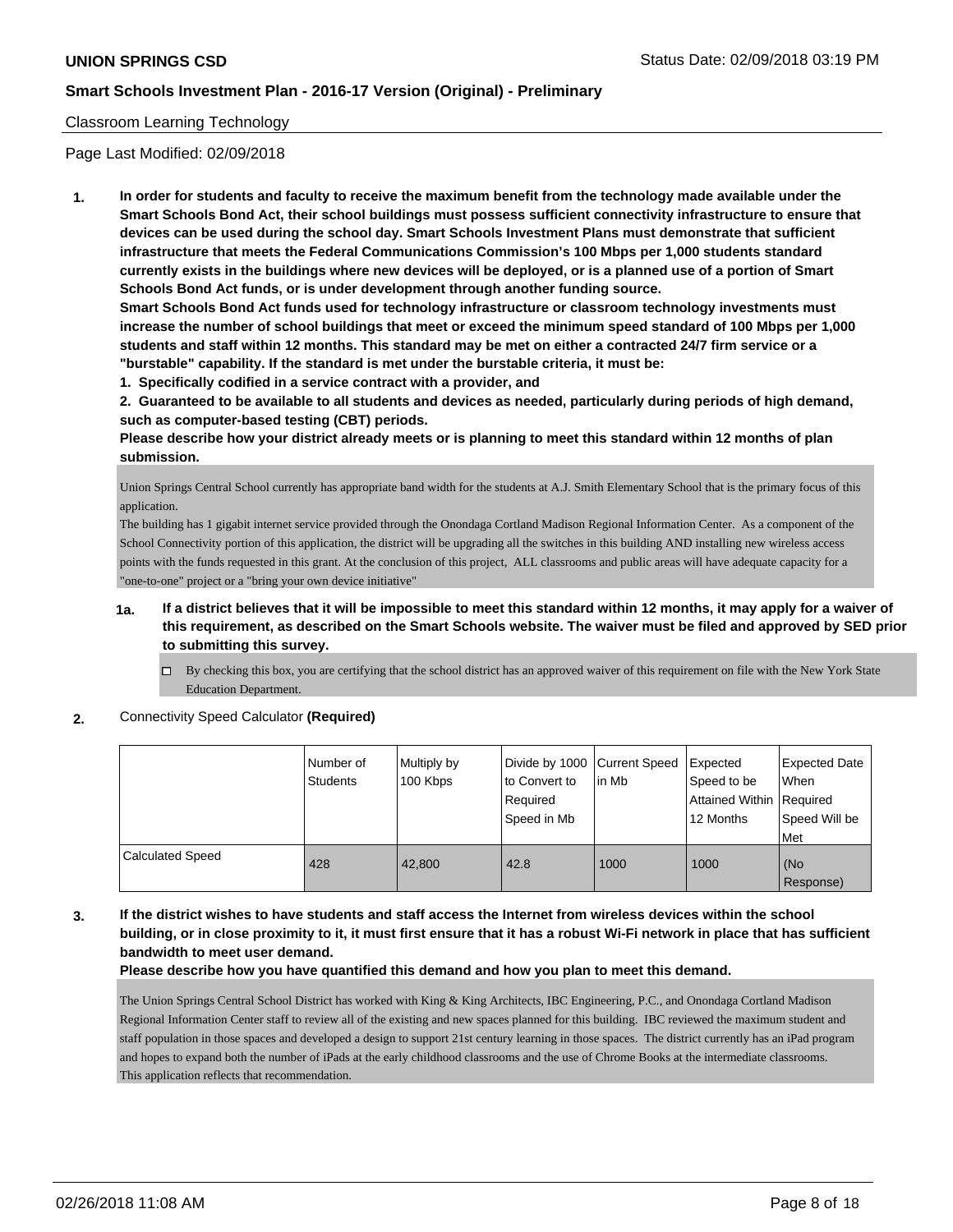### Classroom Learning Technology

Page Last Modified: 02/09/2018

**4. All New York State public school districts are required to complete and submit an Instructional Technology Plan survey to the New York State Education Department in compliance with Section 753 of the Education Law and per Part 100.12 of the Commissioner's Regulations.**

**Districts that include educational technology purchases as part of their Smart Schools Investment Plan must have a submitted and approved Instructional Technology Plan survey on file with the New York State Education Department.**

- By checking this box, you are certifying that the school district has an approved Instructional Technology Plan survey on file with the New York State Education Department.
- **5. Describe the devices you intend to purchase and their compatibility with existing or planned platforms or systems. Specifically address the adequacy of each facility's electrical, HVAC and other infrastructure necessary to install and support the operation of the planned technology.**

In the Classroom Technology portion of this application, Union Springs Central Schools wishes to install Interactive White Boards in all classrooms. These boards will allow multimedia presentation for all students, both regular ed and students with disabilities.

The capital project that is proposed for this building will guarantee that there is adequate power and structural integrity for the installation of these units.

#### **6. Describe how the proposed technology purchases will:**

- **> enhance differentiated instruction;**
- **> expand student learning inside and outside the classroom;**
- **> benefit students with disabilities and English language learners; and**
- **> contribute to the reduction of other learning gaps that have been identified within the district.**

**The expectation is that districts will place a priority on addressing the needs of students who struggle to succeed in a rigorous curriculum. Responses in this section should specifically address this concern and align with the district's Instructional Technology Plan (in particular Question 2 of E. Curriculum and Instruction: "Does the district's instructional technology plan address the needs of students with disabilities to ensure equitable access to instruction, materials and assessments?" and Question 3 of the same section: "Does the district's instructional technology plan address the provision of assistive technology specifically for students with disabilities to ensure access to and participation in the general curriculum?"**

The Interactive Displays in this proposal are for all classrooms, regular education and special education. All classrooms with students will have current wireless, displays, personal devices.

For specific students with disabilities, any technology requirements identified in their individual educational plan, or identified as a recommendation for the special education classrooms are provided through district funding or high impact New York state funding.

For example, a teacher of students with limited English proficiency, ELL students, could easily use Google Apps for Education as a translation tool. Primary Source documents in the native language are often available through Internet searches. In a classroom activity the instructor or the students can translate primary source documents from their native language to English and from English back to the native language.

ELL students could also use the voice synthesis software to pronounce English translations on the presentation board.

Special Education teachers and teachers in the early grade levels can use a web site called Starfall. (www.starfall.com) This web site is specifically compatible with interactive boards to allow groups of students or individual students to manipulate letters, shapes and numbers to reinforce instruction.

In a Special Education Classroom teachers could use School Island to target remedial instruction to students at risk of failing high stakes tests General Education students can use the interactive pens to solve math problems, they can use the supporting "clickers" to respond to survey questions in class activities, and they can quickly peer review documents for class activities.

Math and Science teachers can use graphing software to support classroom lab assignments, and X, Y graphing problems.

The impact of a Youtube.com video on an early grade Natural Science lesson or a video like Liberty's Kids in the Humanities can have a strong impact.

It is the goal of the Union Springs School District that Every child be successful. The technology plan supports the expectation that a lack of technology equipment will not be used as justification for a student failing to achieve this.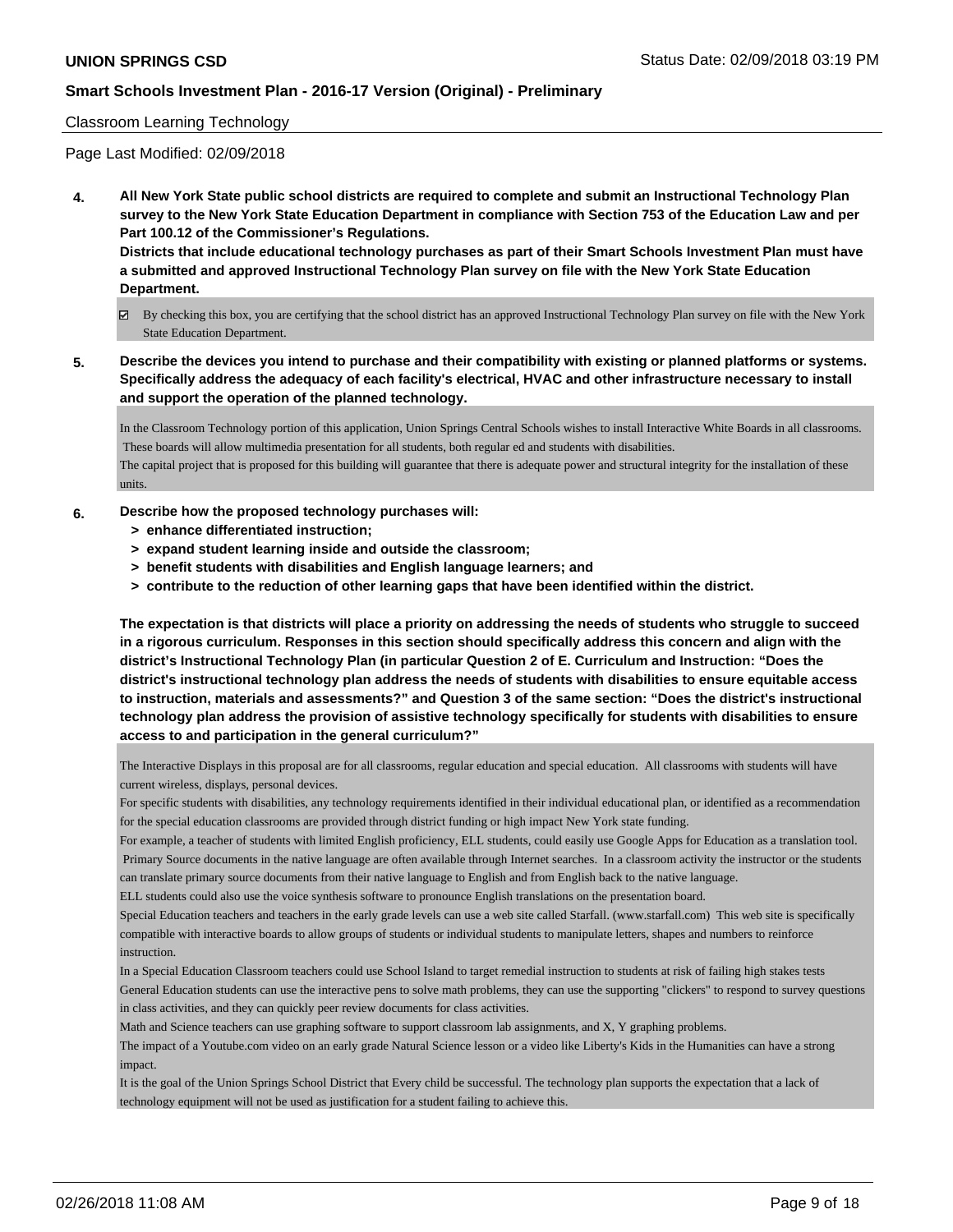### Classroom Learning Technology

Page Last Modified: 02/09/2018

**7. Where appropriate, describe how the proposed technology purchases will enhance ongoing communication with parents and other stakeholders and help the district facilitate technology-based regional partnerships, including distance learning and other efforts.**

This purchase does not impact ongoing communication with parents. Union Springs Central Schools does have a very active Parent Portal as a component to the School Tool student management system. Parents have real time access to student attendance, assignments, grades, and discipline. Any parent can contact the appropriate staff member directly from their child's School Tool portal.

The displays proposed for this purchase can easily utilize USB cameras that the district already purchased to the support virtual field trip and distance learning opportunities in every classroom. Students can work with content providers to experience specific animal groups while studying natural sciences, visit museums, or interview primary sources such as political candidates and office holders.

Now every room will have this capability without the limitations of expensive dedicated rooms with complicated schedules or complicated cameras. Staff members recently observed a class that interviewed characters from history including Ben Franklin, Abraham Lincoln and Madam Currie via distance learning. A near by district has used a room with this equipment to observe an autopsy for their forensic class or even work with a guest adjudicator from a major music college.

**8. Describe the district's plan to provide professional development to ensure that administrators, teachers and staff can employ the technology purchased to enhance instruction successfully.**

**Note: This response should be aligned and expanded upon in accordance with your district's response to Question 1 of F. Professional Development of your Instructional Technology Plan: "Please provide a summary of professional development offered to teachers and staff, for the time period covered by this plan, to support technology to enhance teaching and learning. Please include topics, audience and method of delivery within your summary."**

Union Springs Central Schools is a member of the Cayuga Onondaga BOCES and the Onondaga Cortland Madison Regional Information Center. Through those agencies, the district has adequate opportunity to the Interactive White Board training that is most appropriate.

Classes include Interactive White Boards, Essential Digital Resources, Using Google Apps for Education in the classroom, and Creating Digital Formative Assessments.

This March, Model Schools is offering Critical Thinking through Digital Coding.

The district has a number of staff members who were early adopters of this technology. These staff members are available for peer consultation and integration into specific instructional areas.

 The district is committed to use their Federal Title 2 funds for any additional training that may be required and to provide substitutes allowing teachers release time if their supervisor deems that most appropriate.

**9. Districts must contact the SUNY/CUNY teacher preparation program that supplies the largest number of the district's new teachers to request advice on innovative uses and best practices at the intersection of pedagogy and educational technology.**

 $\boxtimes$  By checking this box, you certify that you have contacted the SUNY/CUNY teacher preparation program that supplies the largest number of your new teachers to request advice on these issues.

#### **9a. Please enter the name of the SUNY or CUNY Institution that you contacted.**

SUNY Cortland

**9b. Enter the primary Institution phone number.**

(607) 753-2011

**9c. Enter the name of the contact person with whom you consulted and/or will be collaborating with on innovative uses of technology and best practices.**

Chris Widdall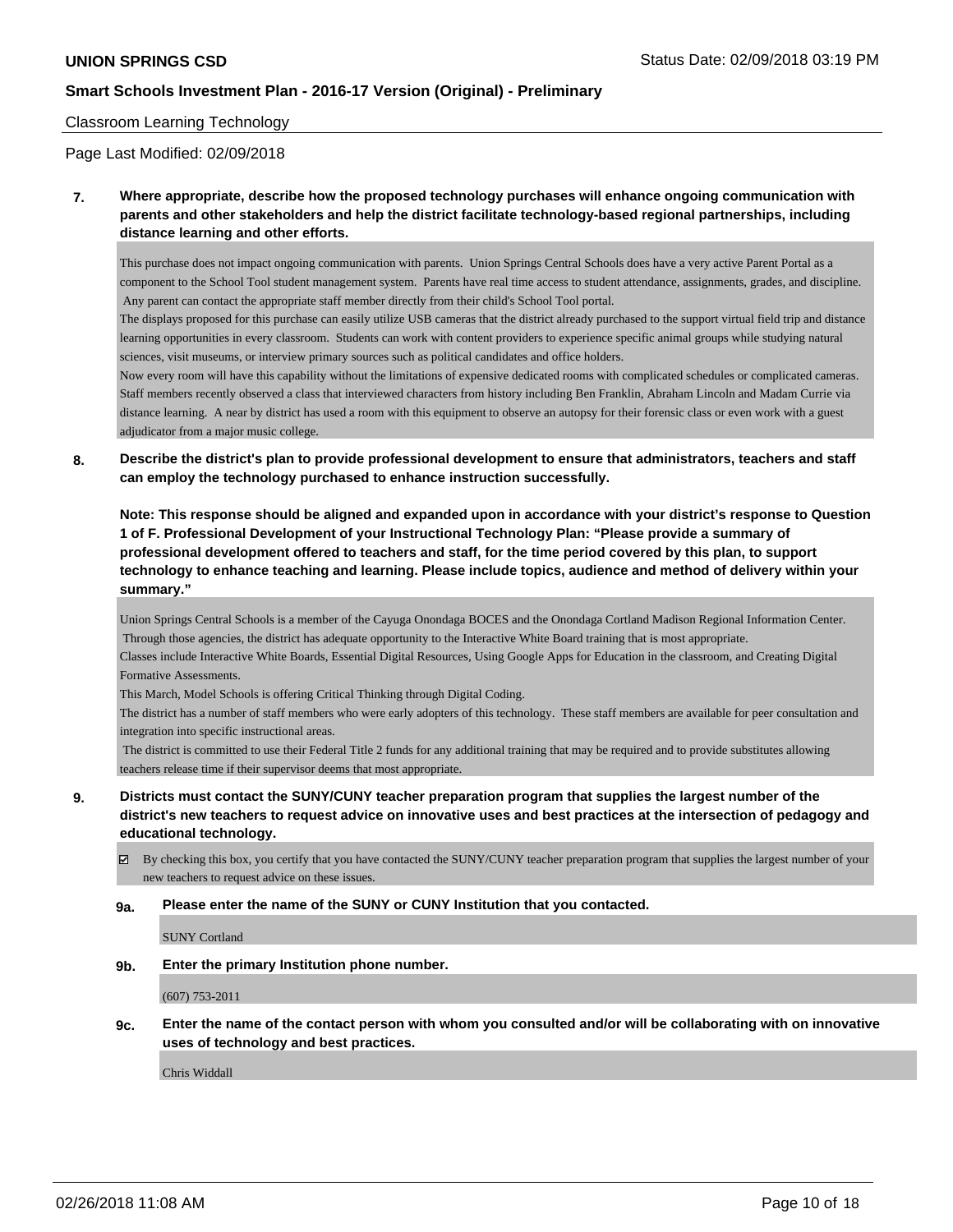#### Classroom Learning Technology

Page Last Modified: 02/09/2018

**10. A district whose Smart Schools Investment Plan proposes the purchase of technology devices and other hardware must account for nonpublic schools in the district.**

#### **Are there nonpublic schools within your school district?**

Yes

 $\square$  No

**10a. Describe your plan to loan purchased hardware to nonpublic schools within your district. The plan should use your district's nonpublic per-student loan amount calculated below, within the framework of the guidance. Please enter the date by which nonpublic schools must request classroom technology items. Also, specify in your response the devices that the nonpublic schools have requested, as well as in the in the Budget and the Expenditure Table at the end of the page.**

The Union Springs Central Schools has reached out to the Union Springs Academy and Frontenac Seventh Day Adventist School to include them in the planning for this application. Their preliminary plan is to purchase Dell laptops and Acer Chrome books that are reflected in this application. Union Springs Academy has \$79 remaining in their allocation based on the current price of the laptops. This is reflected in the allocation calculator, but they haven't identified a \$79 expenditure. The Non-public partners will be providing their requests by July 1 of every year for the following year.

**10b. A final Smart Schools Investment Plan cannot be approved until school authorities have adopted regulations specifying the date by which requests from nonpublic schools for the purchase and loan of Smart Schools Bond Act classroom technology must be received by the district.**

 $\boxtimes$  By checking this box, you certify that you have such a plan and associated regulations in place that have been made public.

#### **11.** Nonpublic Classroom Technology Loan Calculator

The Smart Schools Bond Act provides that any Classroom Learning Technology purchases made using Smart Schools funds shall be lent, upon request, to nonpublic schools in the district. However, no school district shall be required to loan technology in amounts greater than the total obtained and spent on technology pursuant to the Smart Schools Bond Act and the value of such loan may not exceed the total of \$250 multiplied by the nonpublic school enrollment in the base year at the time of enactment.

See: http://www.p12.nysed.gov/mgtserv/smart\_schools/docs/Smart\_Schools\_Bond\_Act\_Guidance\_04.27.15\_Final.pdf.

|                                     | 1. Classroom<br>Technology<br>Sub-allocation | 2. Public<br>Enrollment<br>$(2014-15)$ | 3. Nonpublic<br>Enrollment<br>(2014-15) | l 4. Sum of<br>l Public and<br>Nonpublic<br>l Enrollment | 15. Total Per<br>Pupil Sub-<br>lallocation | l 6. Total<br>Nonpublic Loan<br>Amount |
|-------------------------------------|----------------------------------------------|----------------------------------------|-----------------------------------------|----------------------------------------------------------|--------------------------------------------|----------------------------------------|
| Calculated Nonpublic Loan<br>Amount | 174.202                                      | 817                                    | 66                                      | 883                                                      | 197                                        | 13.002                                 |

**12. To ensure the sustainability of technology purchases made with Smart Schools funds, districts must demonstrate a long-term plan to maintain and replace technology purchases supported by Smart Schools Bond Act funds. This sustainability plan shall demonstrate a district's capacity to support recurring costs of use that are ineligible for Smart Schools Bond Act funding such as device maintenance, technical support, Internet and wireless fees, maintenance of hotspots, staff professional development, building maintenance and the replacement of incidental items. Further, such a sustainability plan shall include a long-term plan for the replacement of purchased devices and equipment at the end of their useful life with other funding sources.**

By checking this box, you certify that the district has a sustainability plan as described above.

**13. Districts must ensure that devices purchased with Smart Schools Bond funds will be distributed, prepared for use, maintained and supported appropriately. Districts must maintain detailed device inventories in accordance with generally accepted accounting principles.**

By checking this box, you certify that the district has a distribution and inventory management plan and system in place.

**14.** If you are submitting an allocation for **Classroom Learning Technology** complete this table. **Note that the calculated Total at the bottom of the table must equal the Total allocation for this category that you entered in the SSIP Overview overall budget.**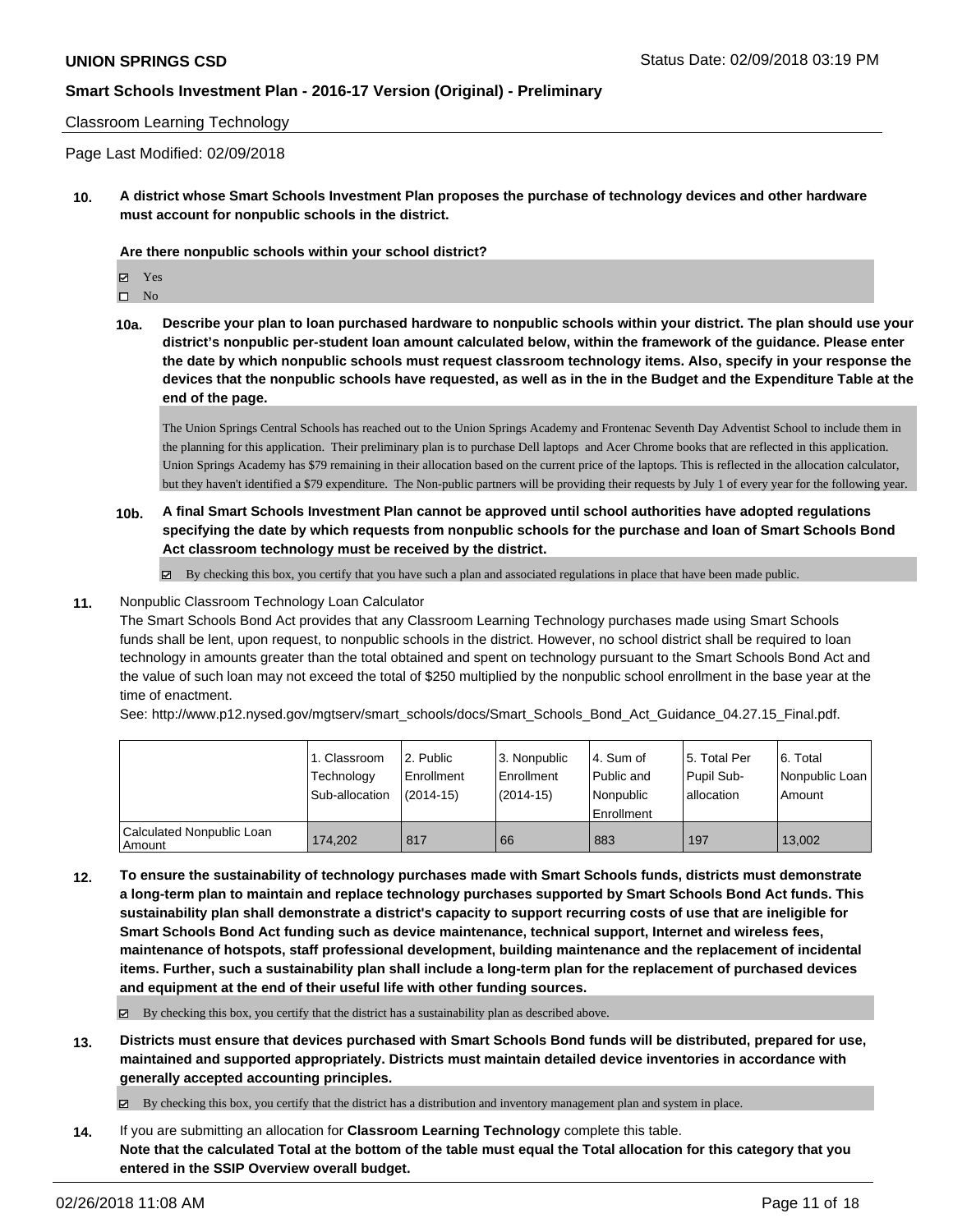### Classroom Learning Technology

Page Last Modified: 02/09/2018

|                         | Sub-Allocation |
|-------------------------|----------------|
| Interactive Whiteboards | 155,000        |
| Computer Servers        | 0              |
| Desktop Computers       | 0              |
| Laptop Computers        | 12,328         |
| <b>Tablet Computers</b> | $\mathbf 0$    |
| <b>Other Costs</b>      | 6,874          |
| Totals:                 | 174,202        |

**15. Please detail the type, quantity, per unit cost and total cost of the eligible items under each sub-category. This is especially important for any expenditures listed under the "Other" category. All expenditures must be capital-bond eligible to be reimbursed through the SSBA. If you have any questions, please contact us directly through smartschools@nysed.gov.**

**Please specify in the "Item to be Purchased" field which specific expenditures and items are planned to meet the district's nonpublic loan requirement, if applicable.**

**NOTE: Wireless Access Points that will be loaned/purchased for nonpublic schools should ONLY be included in this category, not under School Connectivity, where public school districts would list them.**

| Select the allowable expenditure<br>type.<br>Repeat to add another item under<br>each type. | Item to be Purchased                                                 | Quantity | Cost per Item | <b>Total Cost</b> |
|---------------------------------------------------------------------------------------------|----------------------------------------------------------------------|----------|---------------|-------------------|
| Interactive Whiteboards                                                                     | Promethean Active Board 587                                          | 31       | 5,000         | 155,000           |
| <b>Other Costs</b>                                                                          | Promethean Cables and Connectors<br>including HDMI, USB, 1/8 audio   | 31       | 200           | 6,200             |
| <b>Laptop Computers</b>                                                                     | Non-Public School devices Latitude<br>3380 including Windows 10 Pro, | 17       | 644           | 10,948            |
| <b>Laptop Computers</b>                                                                     | Non-Public School Devices Acer<br>C731-C8VE 4G Chromebook            | 6        | 230           | 1,380             |
| <b>Other Costs</b>                                                                          | Non-Public School Dell Urban Laptop<br><b>Backpack</b>               | 17       | 35            | 595               |
| <b>Other Costs</b>                                                                          | Non-Public Unallocated allowance                                     |          | 79            | 79                |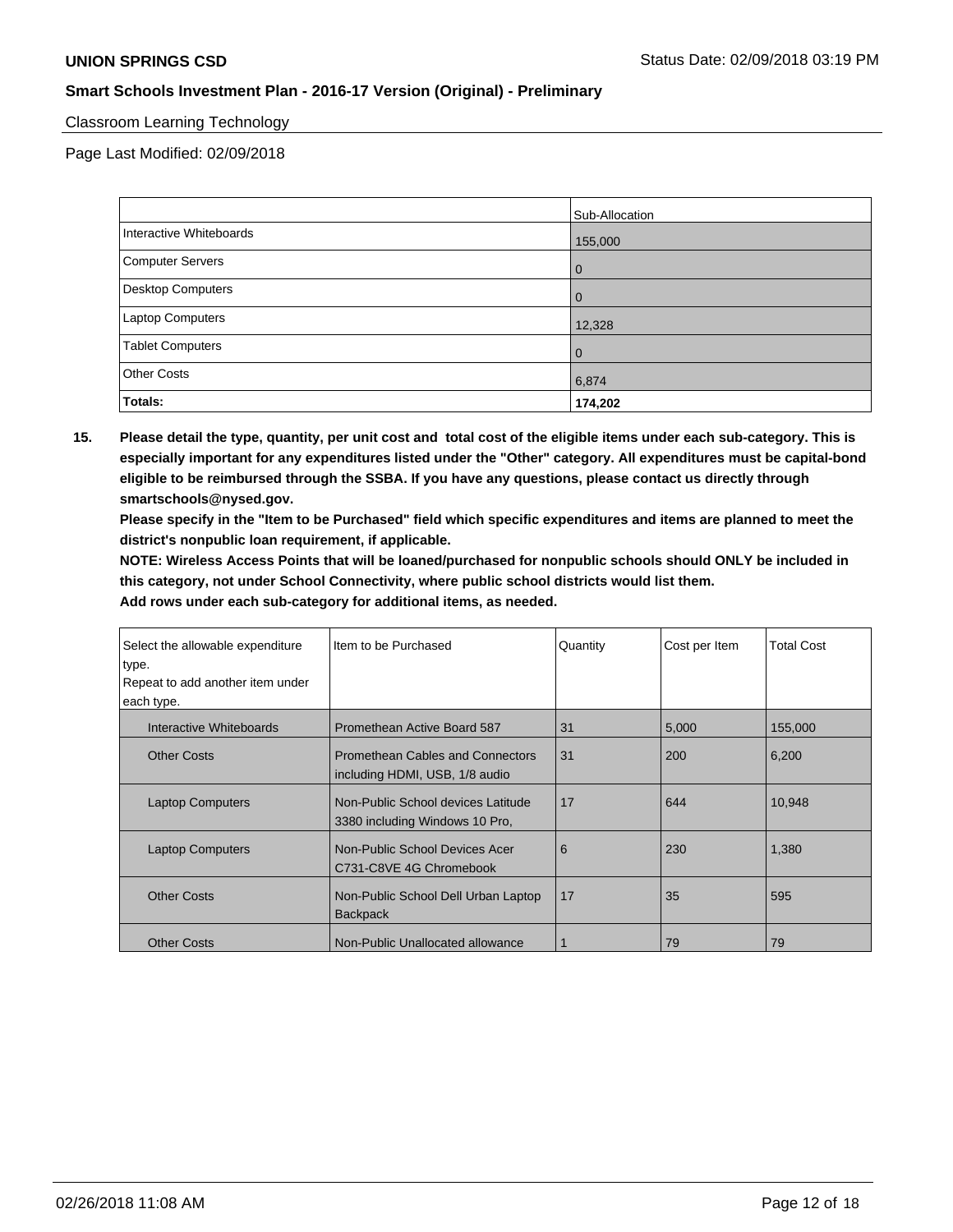### Pre-Kindergarten Classrooms

Page Last Modified: 01/16/2018

**1. Provide information regarding how and where the district is currently serving pre-kindergarten students and justify the need for additional space with enrollment projections over 3 years.**

(No Response)

- **2. Describe the district's plan to construct, enhance or modernize education facilities to accommodate prekindergarten programs. Such plans must include:**
	- **Specific descriptions of what the district intends to do to each space;**
	- **An affirmation that pre-kindergarten classrooms will contain a minimum of 900 square feet per classroom;**
	- **The number of classrooms involved;**
	- **The approximate construction costs per classroom; and**
	- **Confirmation that the space is district-owned or has a long-term lease that exceeds the probable useful life of the improvements.**

(No Response)

**3. Smart Schools Bond Act funds may only be used for capital construction costs. Describe the type and amount of additional funds that will be required to support ineligible ongoing costs (e.g. instruction, supplies) associated with any additional pre-kindergarten classrooms that the district plans to add.**

(No Response)

**4. All plans and specifications for the erection, repair, enlargement or remodeling of school buildings in any public school district in the State must be reviewed and approved by the Commissioner. Districts that plan capital projects using their Smart Schools Bond Act funds will undergo a Preliminary Review Process by the Office of Facilities Planning.**

**Please indicate on a separate row each project number given to you by the Office of Facilities Planning.**

| <b>Project Number</b> |  |
|-----------------------|--|
| (No Response)         |  |

**5.** If you have made an allocation for **Pre-Kindergarten Classrooms,** complete this table.

**Note that the calculated Total at the bottom of the table must equal the Total allocation for this category that you entered in the SSIP Overview overall budget.**

|                                          | Sub-Allocation |
|------------------------------------------|----------------|
| Construct Pre-K Classrooms               | (No Response)  |
| Enhance/Modernize Educational Facilities | (No Response)  |
| Other Costs                              | (No Response)  |
| Totals:                                  | 0              |

**6. Please detail the type, quantity, per unit cost and total cost of the eligible items under each sub-category. This is especially important for any expenditures listed under the "Other" category. All expenditures must be capital-bond eligible to be reimbursed through the SSBA. If you have any questions, please contact us directly through smartschools@nysed.gov.**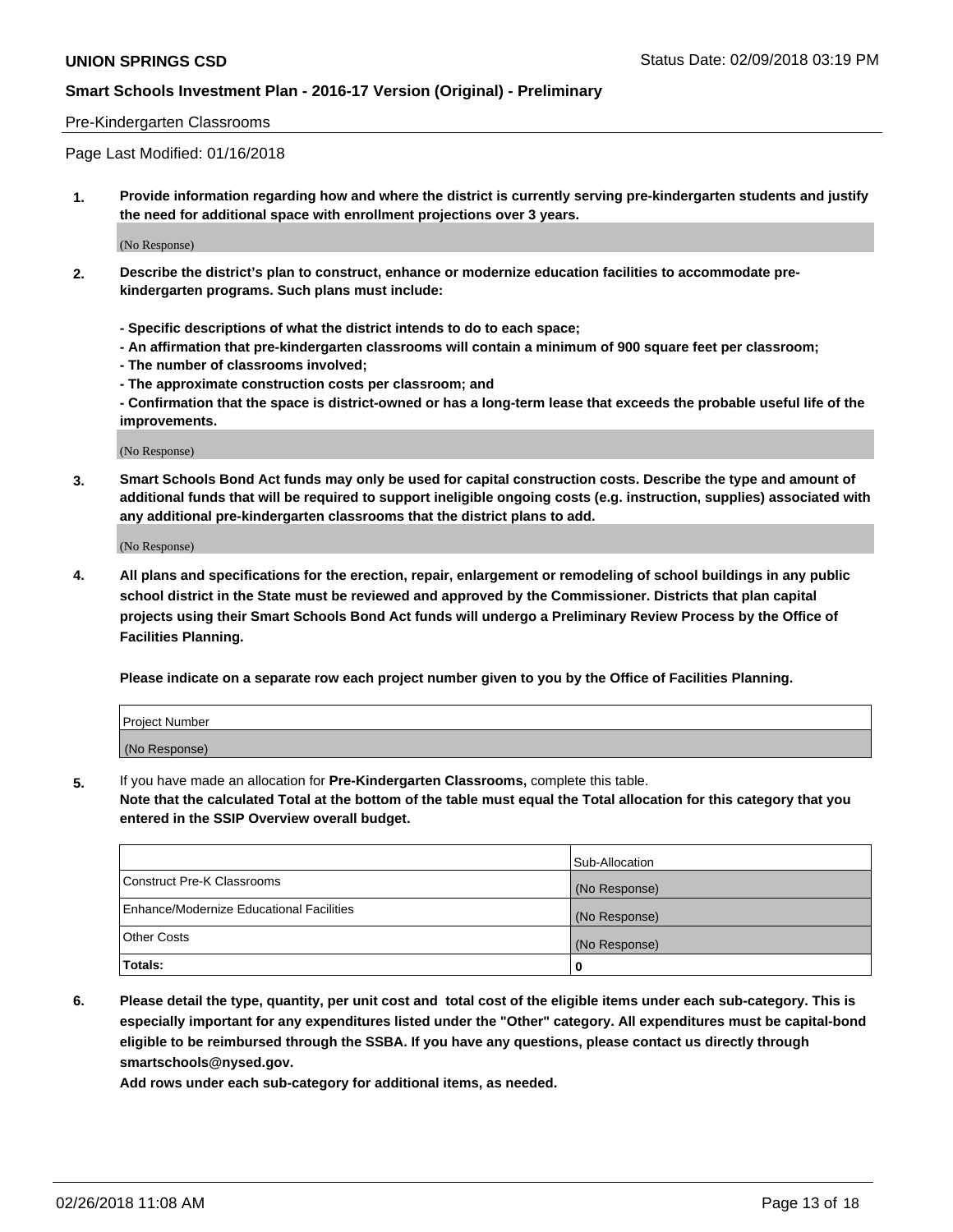# Pre-Kindergarten Classrooms

Page Last Modified: 01/16/2018

| Select the allowable expenditure | Item to be purchased | Quantity      | Cost per Item | <b>Total Cost</b> |
|----------------------------------|----------------------|---------------|---------------|-------------------|
| type.                            |                      |               |               |                   |
| Repeat to add another item under |                      |               |               |                   |
| each type.                       |                      |               |               |                   |
| (No Response)                    | (No Response)        | (No Response) | (No Response) | (No Response)     |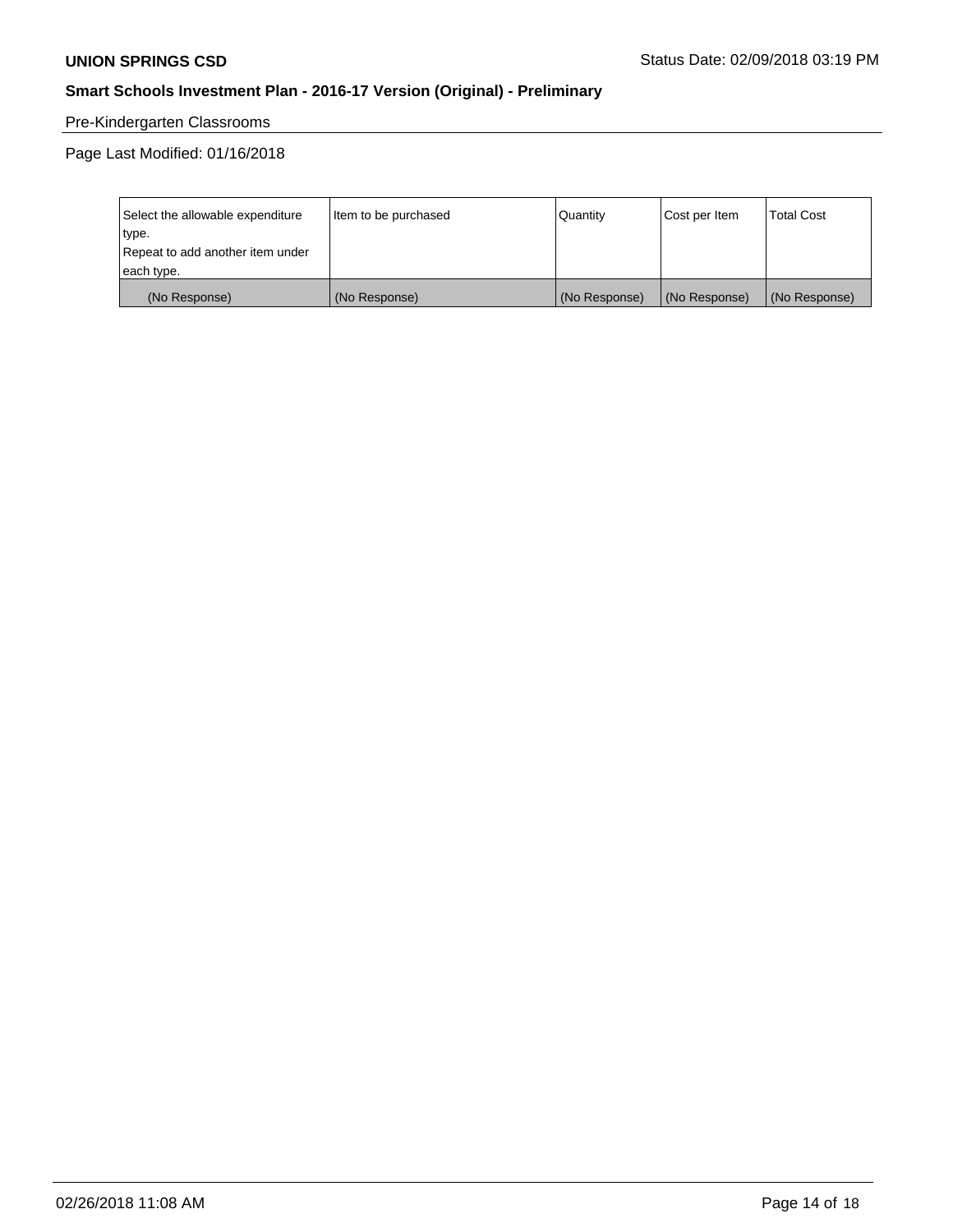Replace Transportable Classrooms

Page Last Modified: 01/16/2018

**1. Describe the district's plan to construct, enhance or modernize education facilities to provide high-quality instructional space by replacing transportable classrooms.**

(No Response)

**2. All plans and specifications for the erection, repair, enlargement or remodeling of school buildings in any public school district in the State must be reviewed and approved by the Commissioner. Districts that plan capital projects using their Smart Schools Bond Act funds will undergo a Preliminary Review Process by the Office of Facilities Planning.**

**Please indicate on a separate row each project number given to you by the Office of Facilities Planning.**

| <b>Project Number</b> |  |
|-----------------------|--|
| (No Response)         |  |
|                       |  |

**3. For large projects that seek to blend Smart Schools Bond Act dollars with other funds, please note that Smart Schools Bond Act funds can be allocated on a pro rata basis depending on the number of new classrooms built that directly replace transportable classroom units.**

**If a district seeks to blend Smart Schools Bond Act dollars with other funds describe below what other funds are being used and what portion of the money will be Smart Schools Bond Act funds.**

(No Response)

**4.** If you have made an allocation for **Replace Transportable Classrooms**, complete this table. **Note that the calculated Total at the bottom of the table must equal the Total allocation for this category that you entered in the SSIP Overview overall budget.**

|                                                | Sub-Allocation |
|------------------------------------------------|----------------|
| Construct New Instructional Space              | (No Response)  |
| Enhance/Modernize Existing Instructional Space | (No Response)  |
| Other Costs                                    | (No Response)  |
| Totals:                                        | 0              |

**5. Please detail the type, quantity, per unit cost and total cost of the eligible items under each sub-category. This is especially important for any expenditures listed under the "Other" category. All expenditures must be capital-bond eligible to be reimbursed through the SSBA. If you have any questions, please contact us directly through smartschools@nysed.gov.**

| Select the allowable expenditure | Item to be purchased | Quantity      | Cost per Item | <b>Total Cost</b> |
|----------------------------------|----------------------|---------------|---------------|-------------------|
| type.                            |                      |               |               |                   |
| Repeat to add another item under |                      |               |               |                   |
| each type.                       |                      |               |               |                   |
| (No Response)                    | (No Response)        | (No Response) | (No Response) | (No Response)     |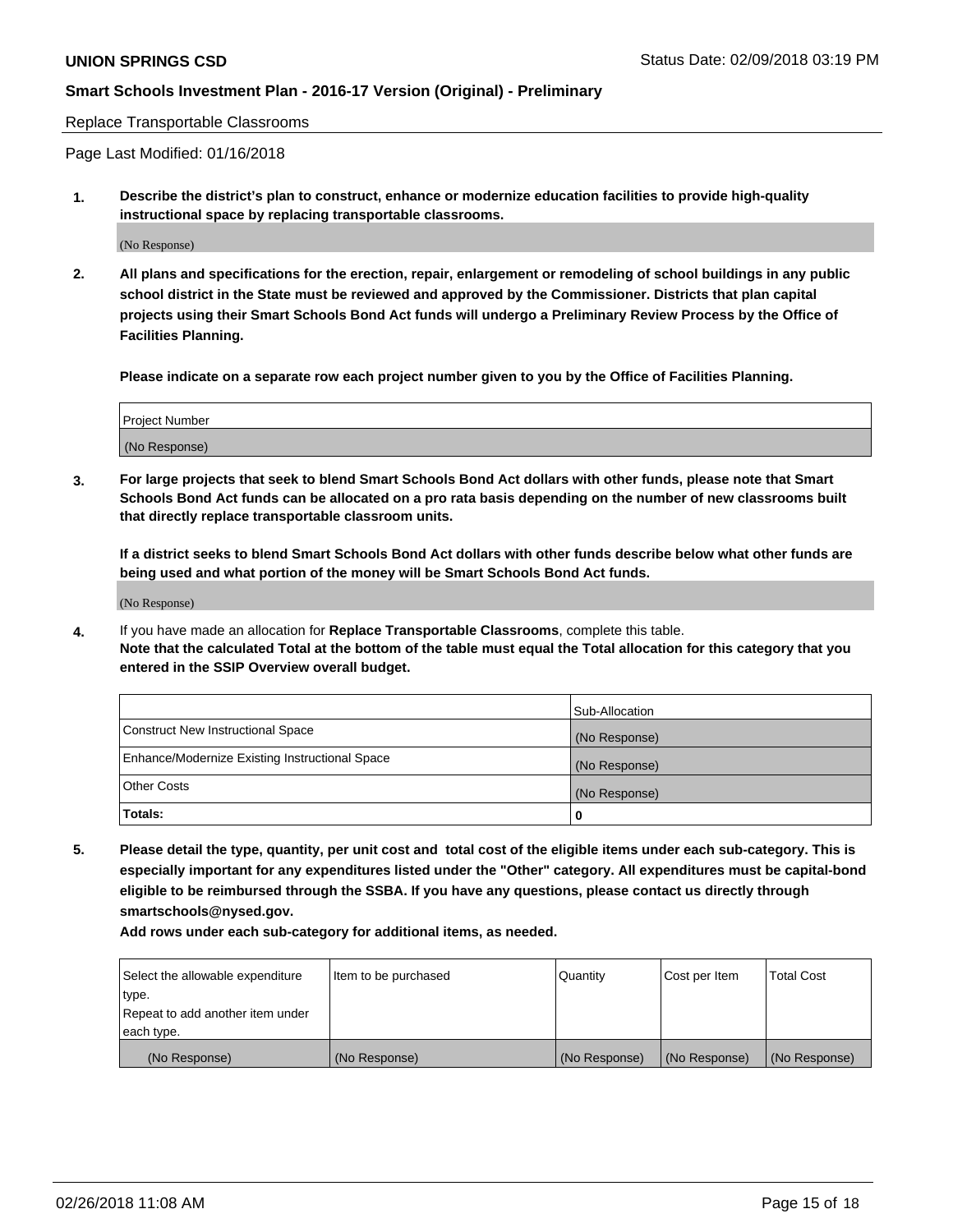### High-Tech Security Features

Page Last Modified: 02/09/2018

### **1. Describe how you intend to use Smart Schools Bond Act funds to install high-tech security features in school buildings and on school campuses.**

It is the goal of every school district to provide their students with a safe environment for learning.

With the renovation of A. J. Smith Elementary School, Union Springs has an opportunity to make every effort to accomplish this goal. The district will be installing digital cameras and a recording system to monitor the campus and the visitors to that site. They are also installing a mass notification system that provides for digital signage in multiple hall locations. These sign units will display digital messages in the event of an intruder or other disruptive events. They will also be attached to additional hall speakers and the building system to notify staff and students of dangerous situations or instructions on how to proceed during those events.

Finally, the access controls on the doors will be upgraded to provide remote access control on all outside doors. This system will not only control who has access to the building, it will also have an emergency lock down system that immediately locks all outside access to the building, and records who and when people actually enter the building.

**2. All plans and specifications for the erection, repair, enlargement or remodeling of school buildings in any public school district in the State must be reviewed and approved by the Commissioner. Districts that plan capital projects using their Smart Schools Bond Act funds will undergo a Preliminary Review Process by the Office of Facilities Planning.** 

**Please indicate on a separate row each project number given to you by the Office of Facilities Planning.**

| <b>Project Number</b> |  |
|-----------------------|--|
| 05-19-01-04-0-006-012 |  |

#### **3. Was your project deemed eligible for streamlined Review?**

- Yes
- $\boxtimes$  No

#### **4. Include the name and license number of the architect or engineer of record.**

| <b>Name</b>    | License Number       |
|----------------|----------------------|
| Jason Benedict | 21211<br><u>JZII</u> |

**5.** If you have made an allocation for **High-Tech Security Features**, complete this table.

**Note that the calculated Total at the bottom of the table must equal the Total allocation for this category that you entered in the SSIP Overview overall budget.**

|                                                      | Sub-Allocation |
|------------------------------------------------------|----------------|
| Capital-Intensive Security Project (Standard Review) | $\overline{0}$ |
| <b>Electronic Security System</b>                    | 57,938         |
| <b>Entry Control System</b>                          | 44,300         |
| Approved Door Hardening Project                      | $\overline{0}$ |
| <b>Other Costs</b>                                   | $\Omega$       |
| Totals:                                              | 102,238        |

**6. Please detail the type, quantity, per unit cost and total cost of the eligible items under each sub-category. This is especially important for any expenditures listed under the "Other" category. All expenditures must be capital-bond eligible to be reimbursed through the SSBA. If you have any questions, please contact us directly through smartschools@nysed.gov.**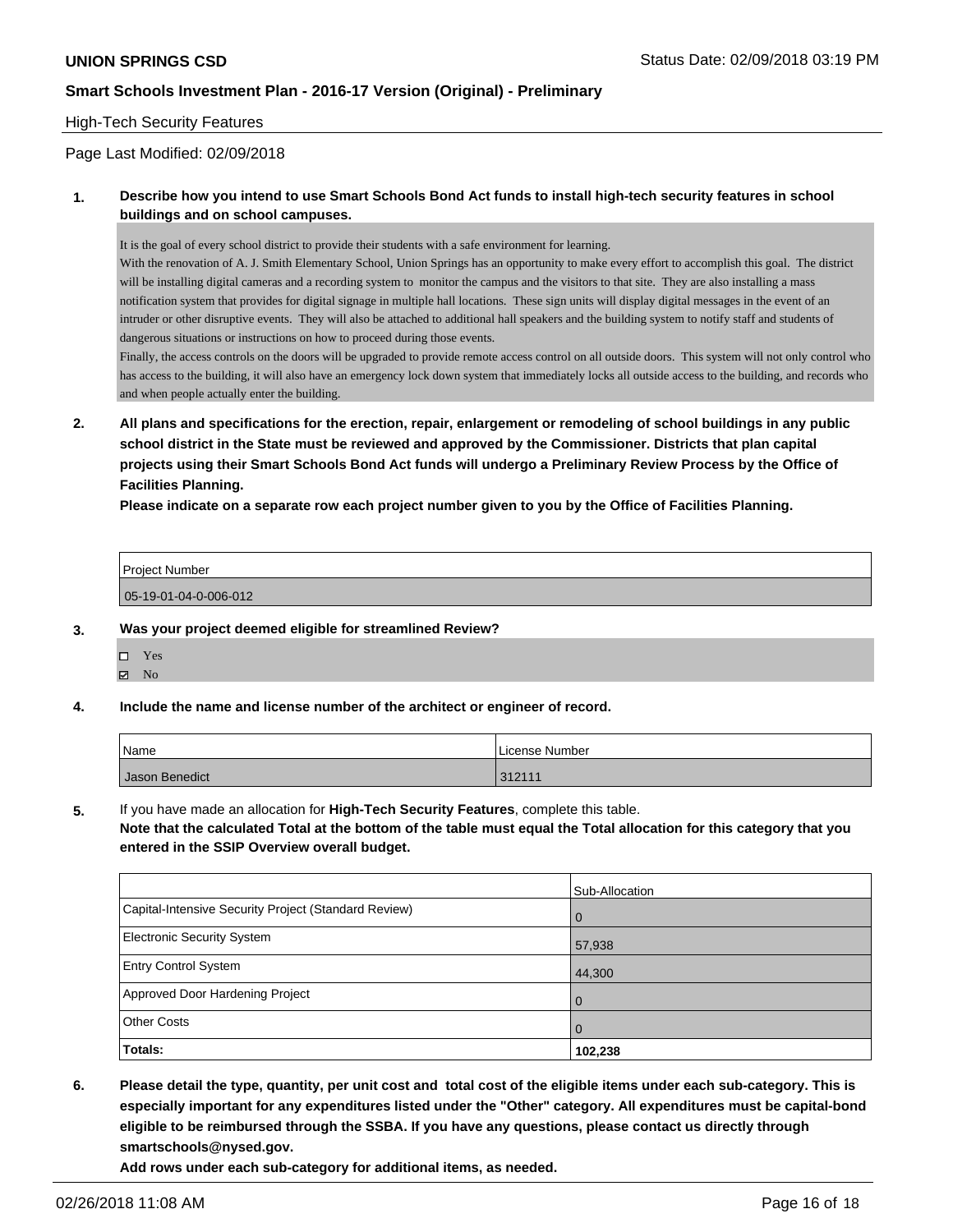# High-Tech Security Features

Page Last Modified: 02/09/2018

| Select the allowable expenditure<br>type.<br>Repeat to add another item under<br>each type. | Item to be purchased                                                                                                              | Quantity       | Cost per Item | <b>Total Cost</b> |
|---------------------------------------------------------------------------------------------|-----------------------------------------------------------------------------------------------------------------------------------|----------------|---------------|-------------------|
| <b>Entry Control System</b>                                                                 | <b>Access Control Door</b>                                                                                                        | 3              | 4,800         | 14,400            |
| <b>Entry Control System</b>                                                                 | <b>Existing Access Control Door</b><br>Conversion including door contacts,<br>relay release and control units                     | $\overline{4}$ | 1,700         | 6,800             |
| <b>Entry Control System</b>                                                                 | Door Status Monitor computer and 30<br>inch video monitor                                                                         | $\mathbf{1}$   | 1,200         | 1,200             |
| <b>Entry Control System</b>                                                                 | Red Card Lock Down System including<br>panic interface swipe locations and<br>200 activation mag cards                            | $\mathbf{1}$   | 3,000         | 3,000             |
| <b>Entry Control System</b>                                                                 | <b>ADA Door Access Control</b>                                                                                                    | 1              | 1,500         | 1,500             |
| <b>Electronic Security System</b>                                                           | <b>Network Video Recording Server</b>                                                                                             | $\mathbf{1}$   | 15,000        | 15,000            |
| <b>Electronic Security System</b>                                                           | IPCDS-RWB-IC Two Sided Hall Mass<br><b>Notification Device</b>                                                                    | 9              | 1,470         | 13,230            |
| <b>Electronic Security System</b>                                                           | IPSIGNL-RWB-IC 54 inch Large Group<br>instruction Room Mass Notification<br>Device with speaker, strobe, and<br>digital messaging | 2              | 1,568         | 3,136             |
| <b>Electronic Security System</b>                                                           | <b>IPTA-IC50 Informacast Mass</b><br>Notification system 50 licenses                                                              | 1              | 2,722         | 2,722             |
| <b>Electronic Security System</b>                                                           | Informacast mass notification speakers                                                                                            | 9              | 1,900         | 17,100            |
| <b>Electronic Security System</b>                                                           | 16L-H4PRO-B 5K (16 MP) H.264 HD<br>Pro with LightCatcher Technology<br>16MP Exterior Security Camera                              | $\mathbf{1}$   | 6,750         | 6,750             |
| <b>Entry Control System</b>                                                                 | Installation and configuration of door<br>devices                                                                                 | 1              | 15,000        | 15,000            |
| <b>Entry Control System</b>                                                                 | Labor for existing door conversion                                                                                                | 1              | 2,400         | 2,400             |